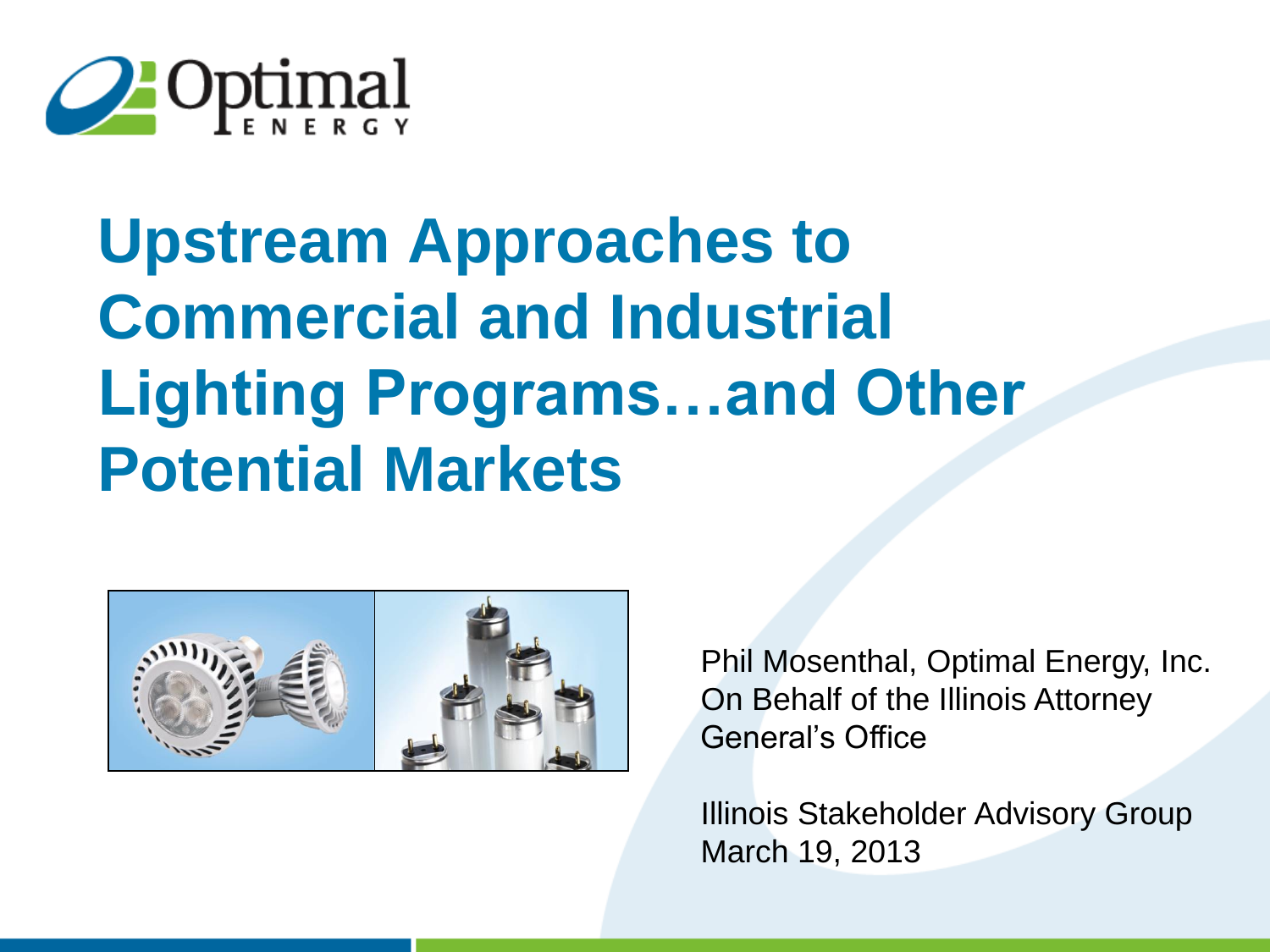

Commercial Lighting Supply Chain

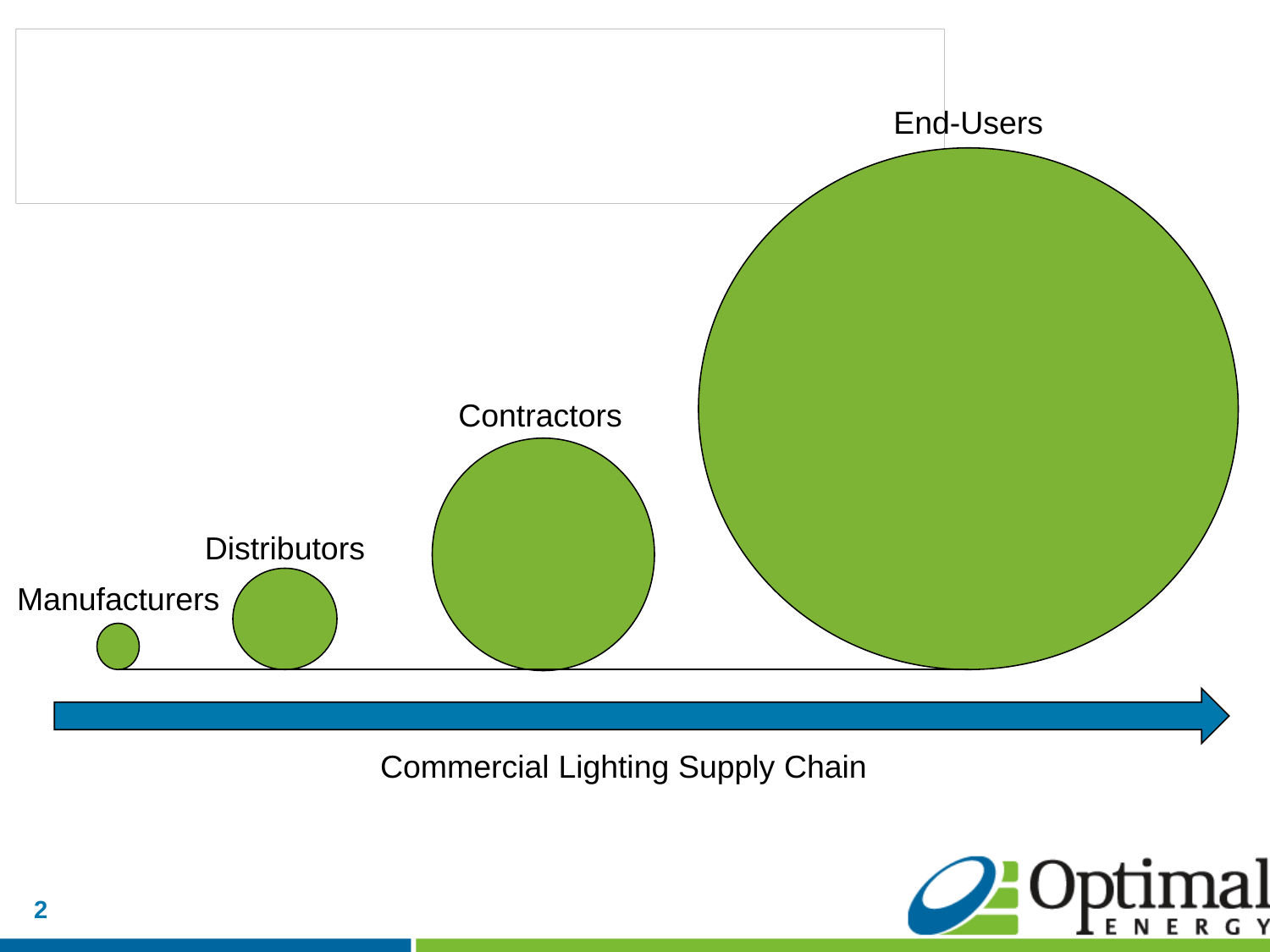

Commercial Lighting Supply Chain

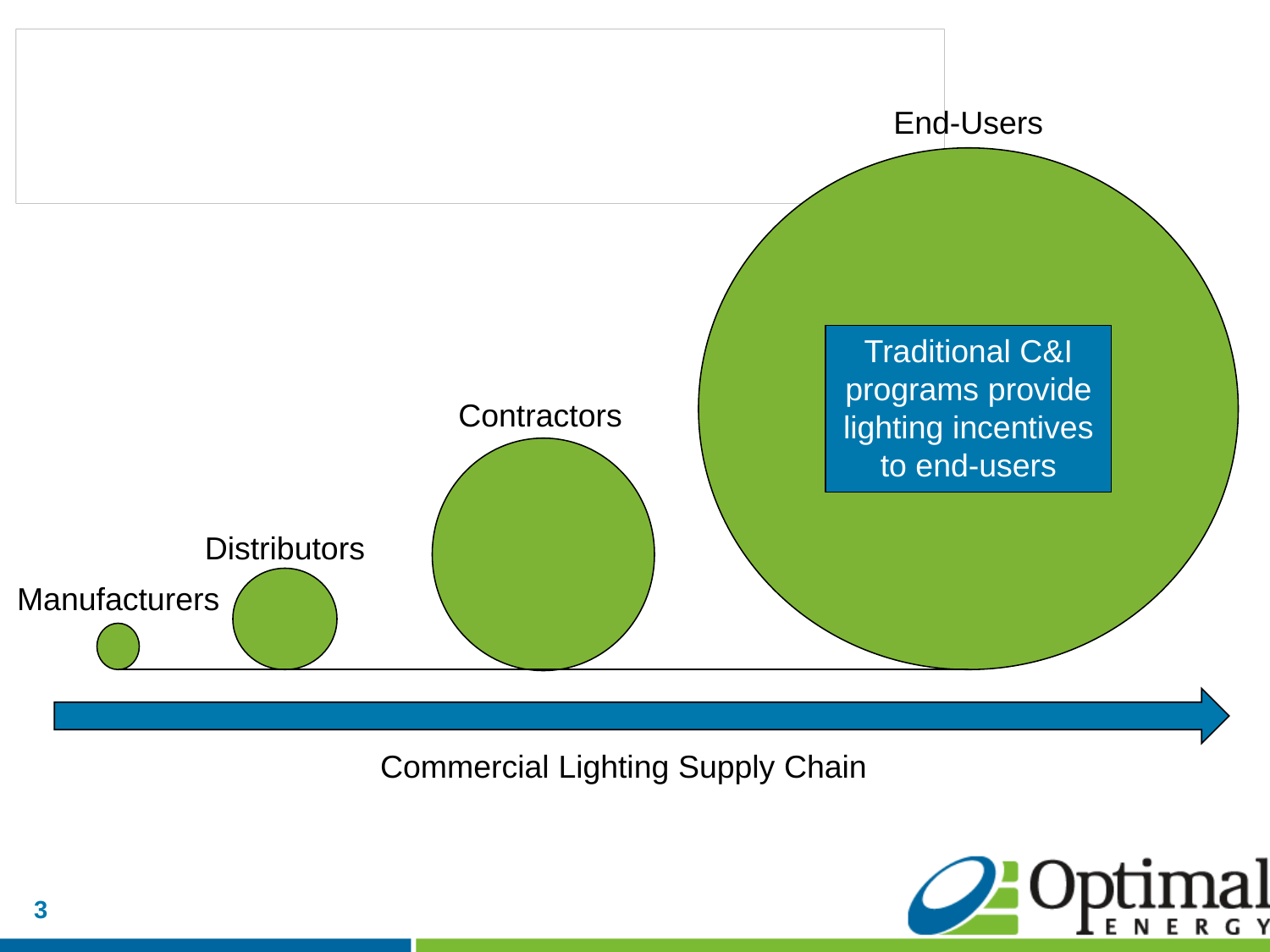

Commercial Lighting Supply Chain

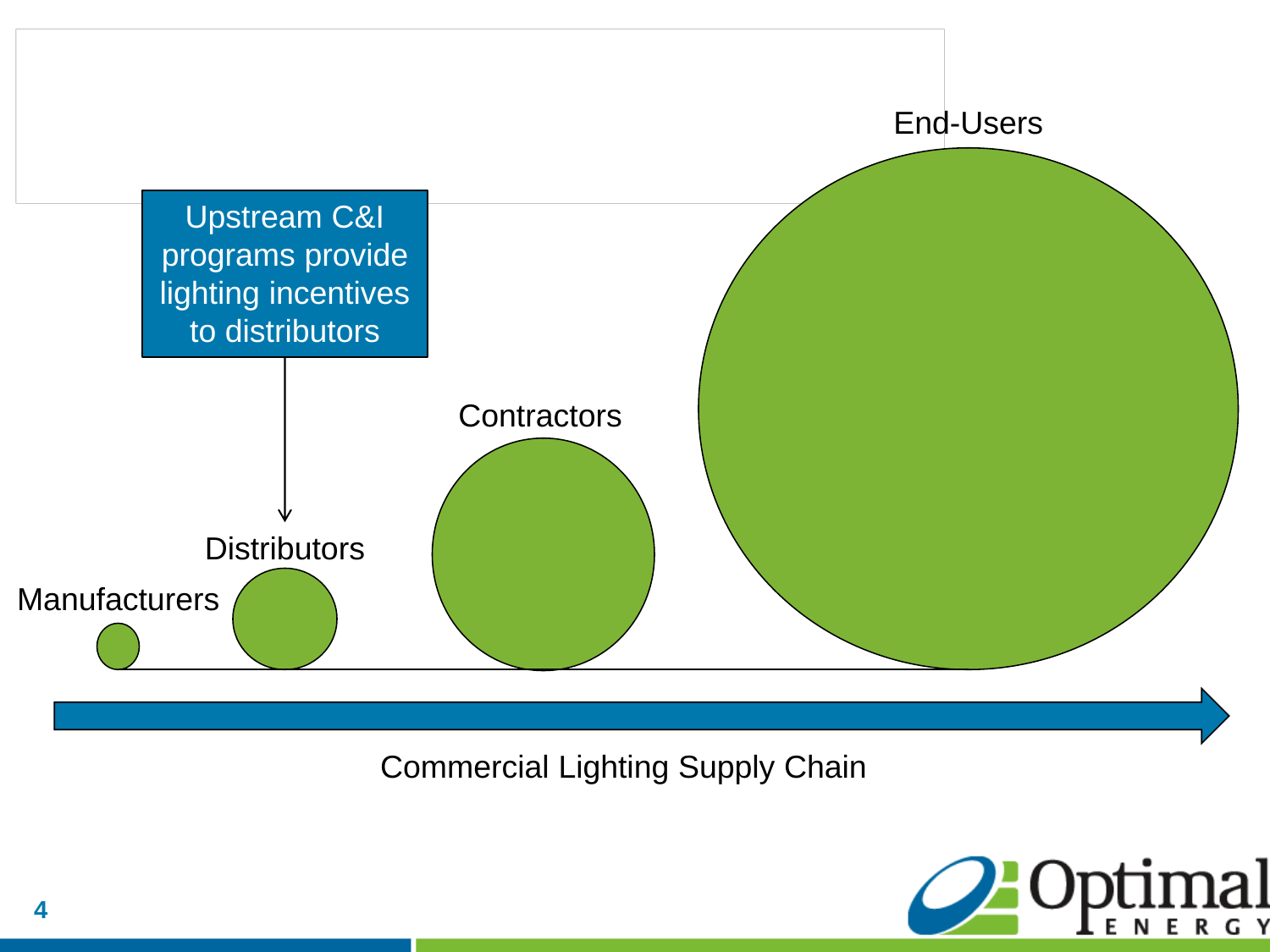# **Why shift incentives Upstream?**

#### **Manufacturer/Distributor Perspective:**

- Allows manufacturers/distributors to more directly harness power of incentives to sell more EE products
	- Leverages upstream sales force--they are better at selling their product than program administrators
	- They are engaged with transaction at the "right time"
	- They bring along contractors
- Acknowledges that many sales are based on lowest first cost
	- Reduces or eliminates customers up-front cost barrier with lower utility incentives
	- Addresses wholesale incremental costs and may leverage State sales tax
- ▶ Reduces or eliminates risk of stocking and prioritizing selling of EE products
	- "If the efficient product is the same cost to my customers and carries the same or better performance, why would I stock or sell less efficient product?"
	- Quickly transforms markets and brings in laggard distributors

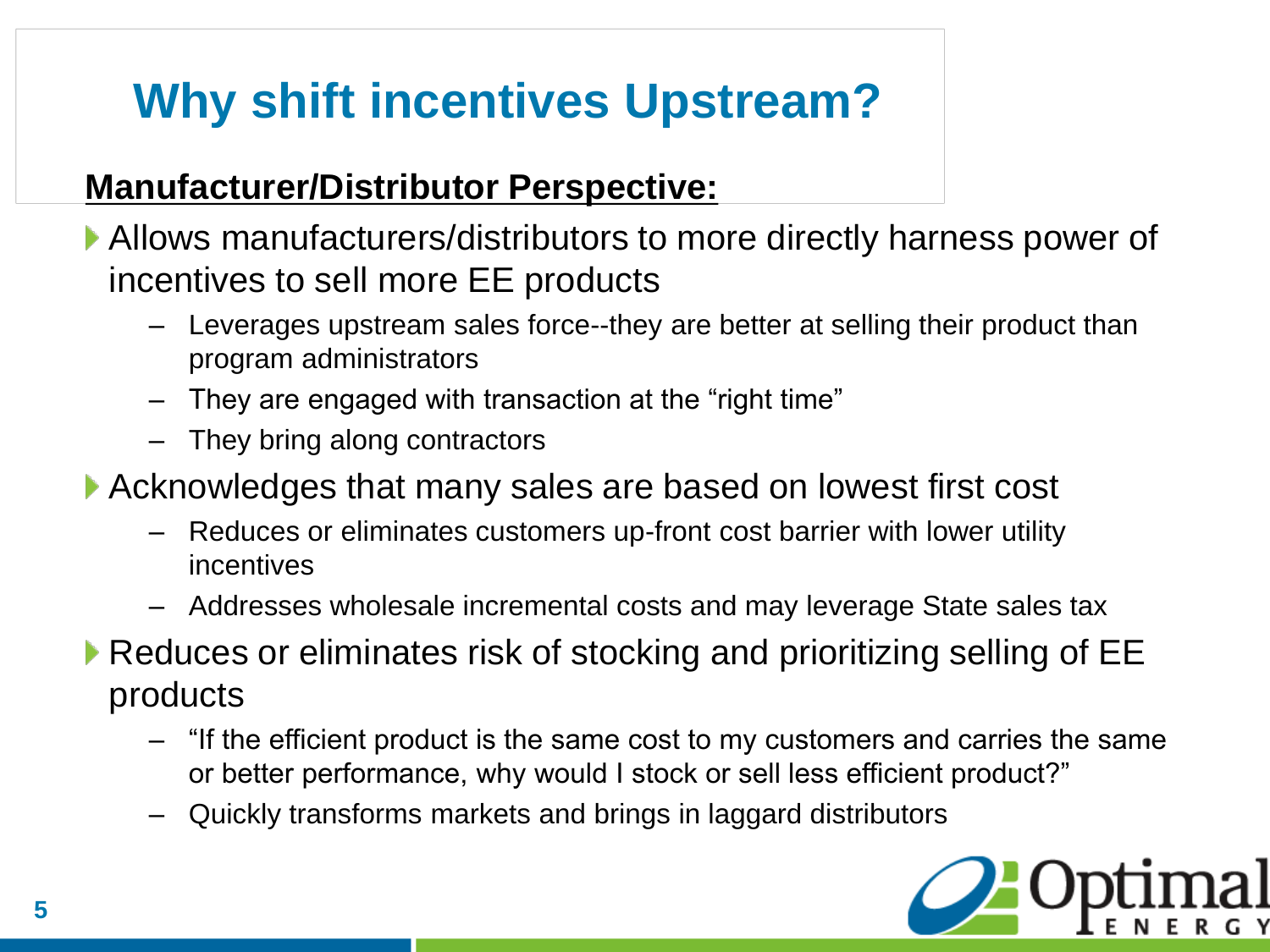## **Why shift incentives Upstream?**

#### **EE Program Perspective:**

- More effective method to engage the supply chain
- **More participation and savings compared to downstream**
- **Leverage market to reach more customers** 
	- Particularly beneficial for market-driven products and purchases (no need to find customers at correct moment, they find the contractors and distributors, who do the selling for you)

Manuf.

Distrib.

Commercial Lighting Supply Chain

End-Users

Contract.

▶ Streamlined and cost-efficient process for increased scale

- Fewer touch points
- Shift data collection responsibility to distributors
- Electronic data upload and validation
- Easier way to capture real-time market saturation data
- Lower cost per unit savings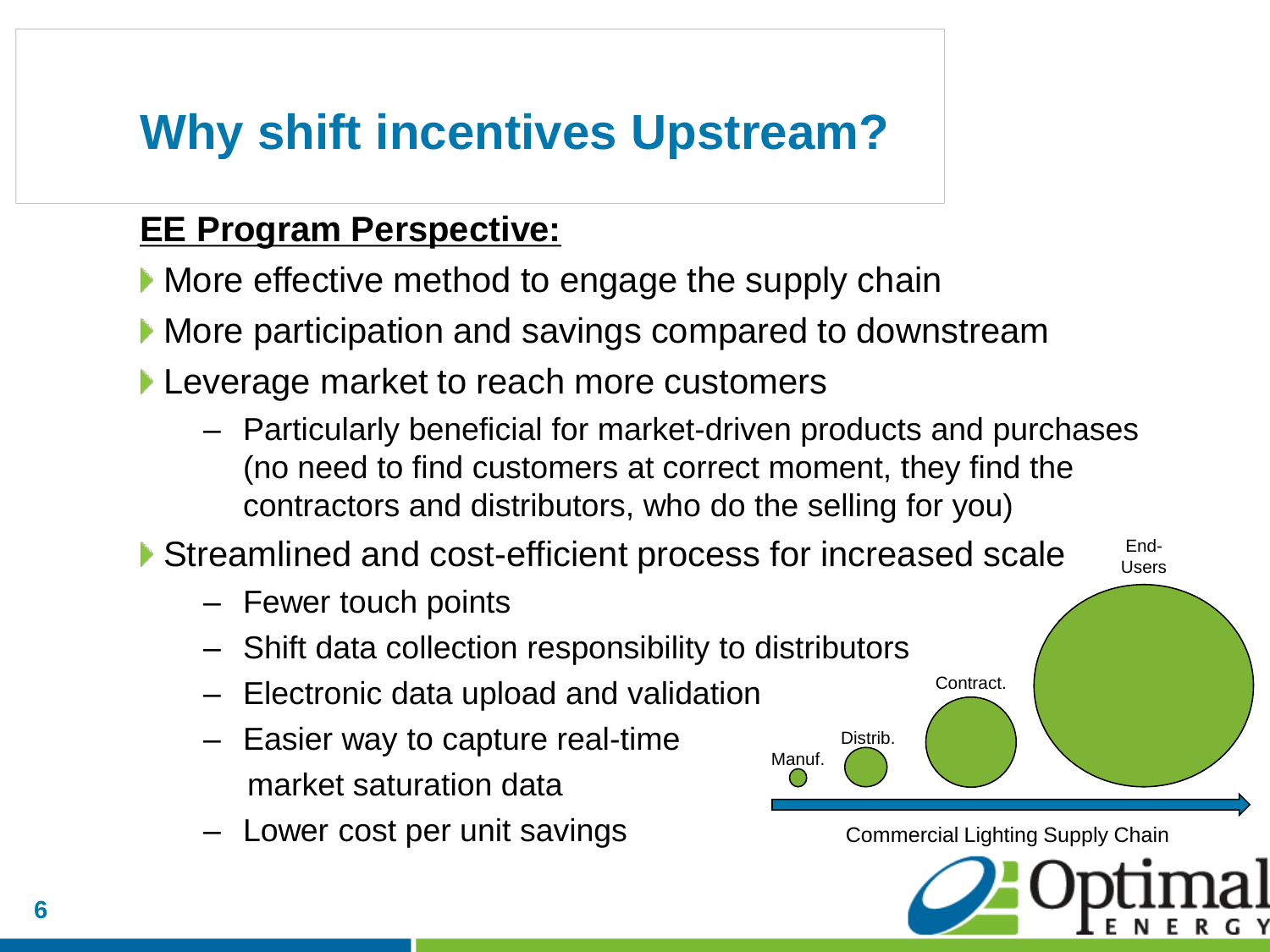## **Considerations Compared to Traditional Downstream Programs**

- **Lose customer touch point**
- ▶ Lack of site-specific data for each installation? (e.g. hours of use)
- ▶ EM&V challenges and opportunities
- ▶ Gaming of program rules
- **Products sold, but not installed**
- **Products sold, but installed elsewhere**
- ▶ Credit to EE program for providing incentive
- ▶ Confining sales to program or utility territory
- ▶ Paying incentive to distributor rather than ratepayer
- ▶ Overlap with continued downstream programs

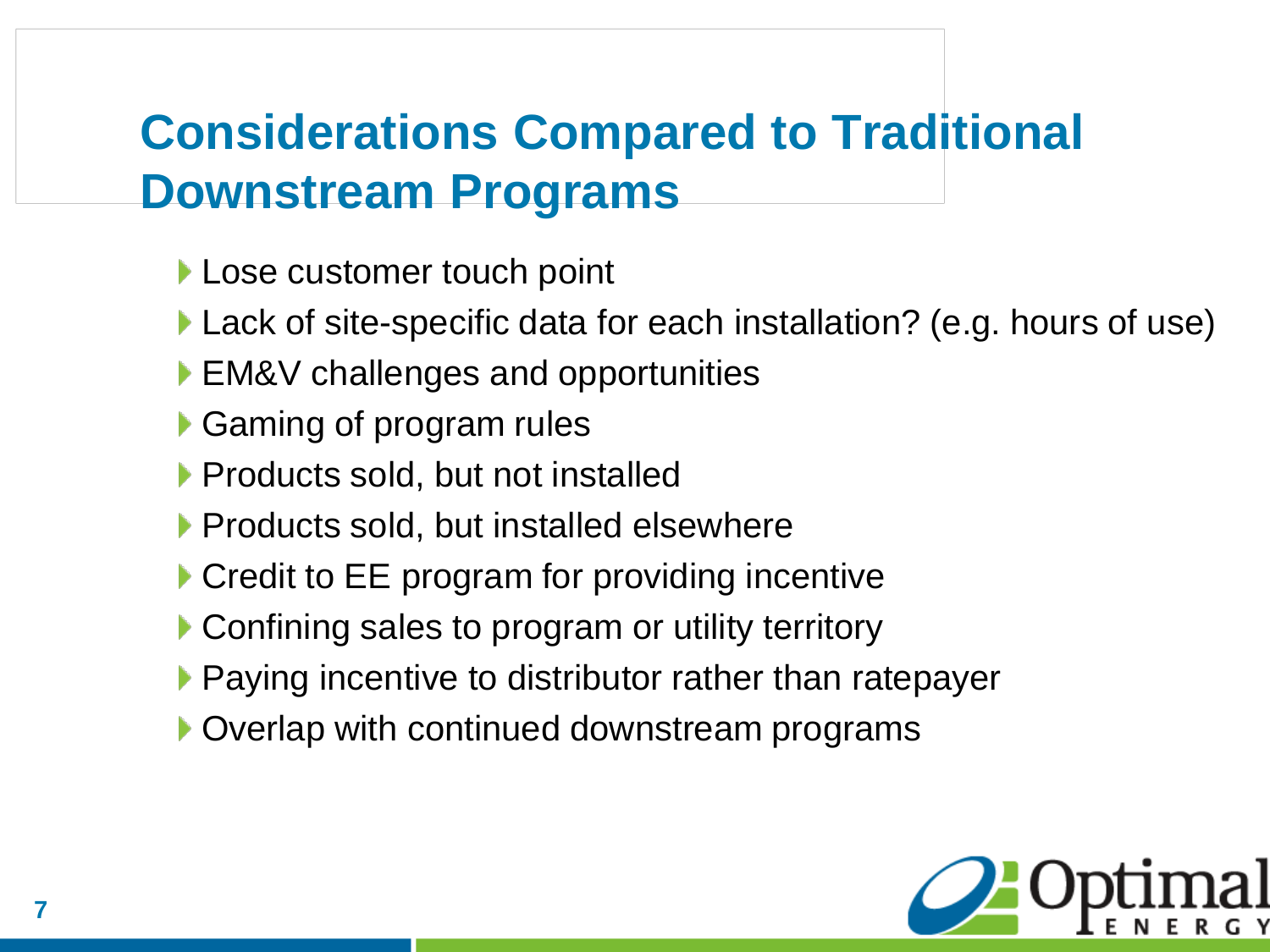#### Keys to Success

- 1. Robust distributor outreach program
	- Training
	- Account management
	- Regular communication
- 2. Engagement with lamp manufacturer representatives to **drive the program from above—including MOU**
- 3. Marketing (website, print collateral) to **drive participation from below—including cooperative advertising**
- 4. Well publicized qualifying **eligible products**
- **5. Distributor agreement / MOU** to clearly outline program rules

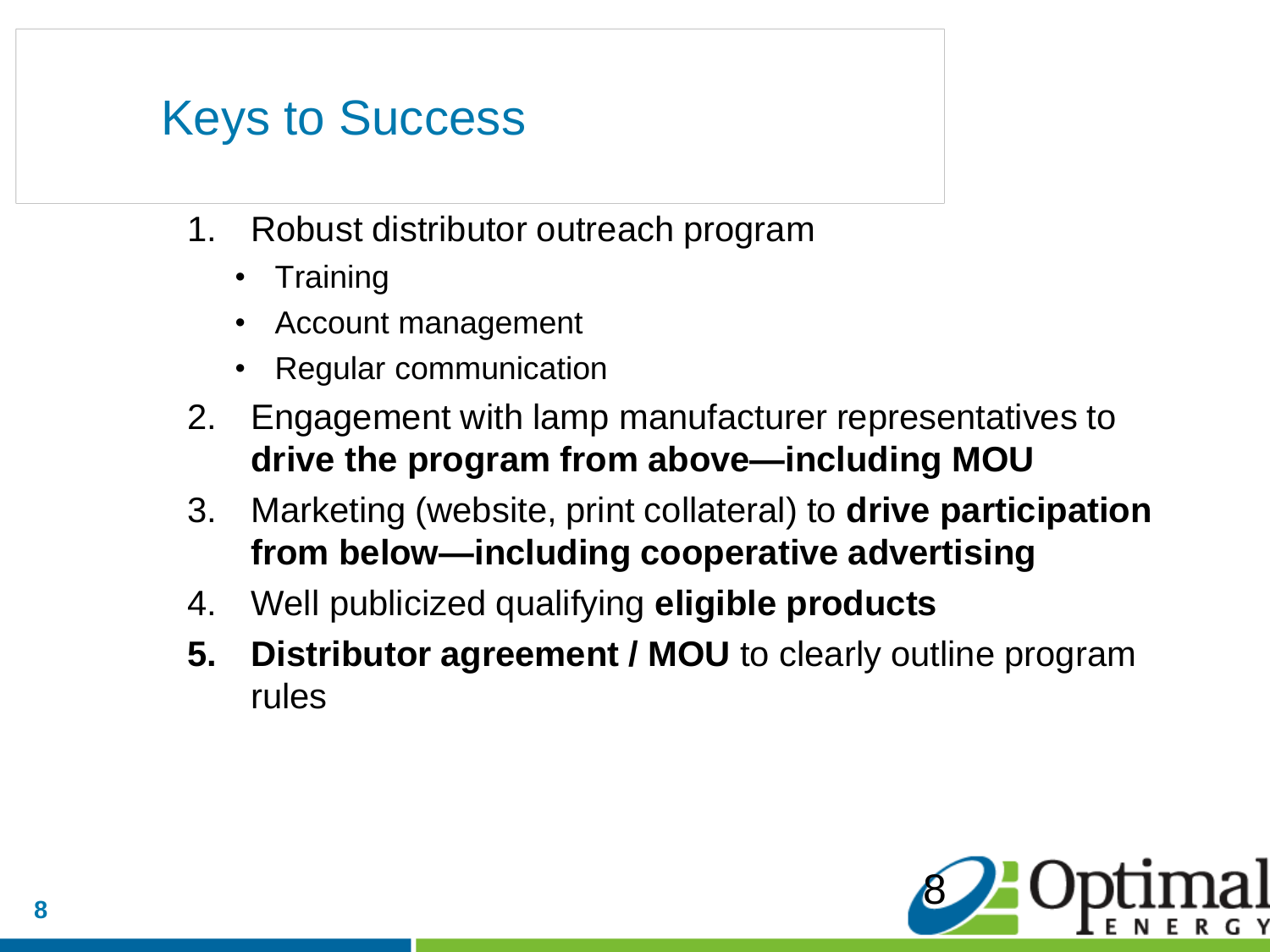#### Lessons Learned

- 1. Distributors are incredibly "creative." If there is any possible way to game the system, they will find it.
	- Clear rules and guidelines within the agreement/MOU help
- 2. Program must be flexible enough to quickly change rebate levels.
	- Product pricing, especially with LEDs, can change fast
- 3. Consider restricting distributor participation in-state distributors and border communities.
	- Can be difficult to manage out-of-state and on-line distributors.
- 4. Crediting savings to specific customers is difficult.
	- Batch processing provides significant admin cost savings
	- Difficult to capture customer-specific operating hours
	- Drop ship and contractor provided customer names and addresses generally sufficient

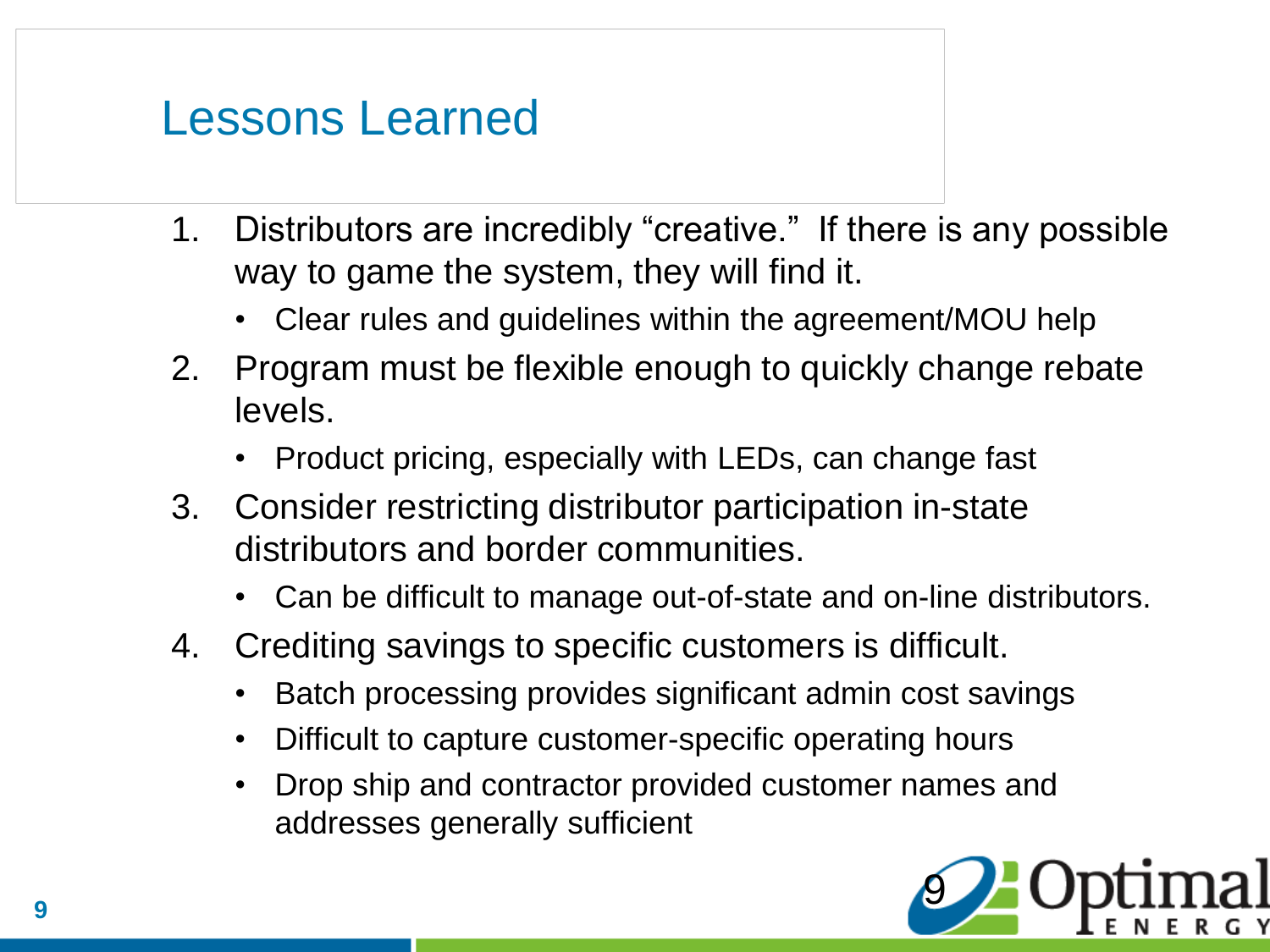## **Upstream C&I Lighting Program Examples**

▶ Efficiency New Brunswick (2007 – 2010)

- [www.efficiencynb.ca/commercial/commercial-lighting.html](http://www.efficiencynb.ca/commercial/commercial-lighting.html)
- ▶ California and Nevada (2007 Present)
	- [www.cainstantrebates.com](http://www.cainstantrebates.com/)
- ▶ ComEd (2011 Present)
	- www.comed.com/business-savings/programs[incentives/Pages/lighting-distributors.aspx](https://www.comed.com/business-savings/programs-incentives/Pages/lighting-distributors.aspx)
- ▶ Efficiency Vermont (2009 Present)
	- [www.efficiencyvermont.com/smartlight](http://www.efficiencyvermont.com/smartlight)
- ▶ Massachusetts and Rhode Island (2011 Present)
	- [www.masssave.com/professionals/incentives/upstream-lighting](http://www.masssave.com/professionals/incentives/upstream-lighting)

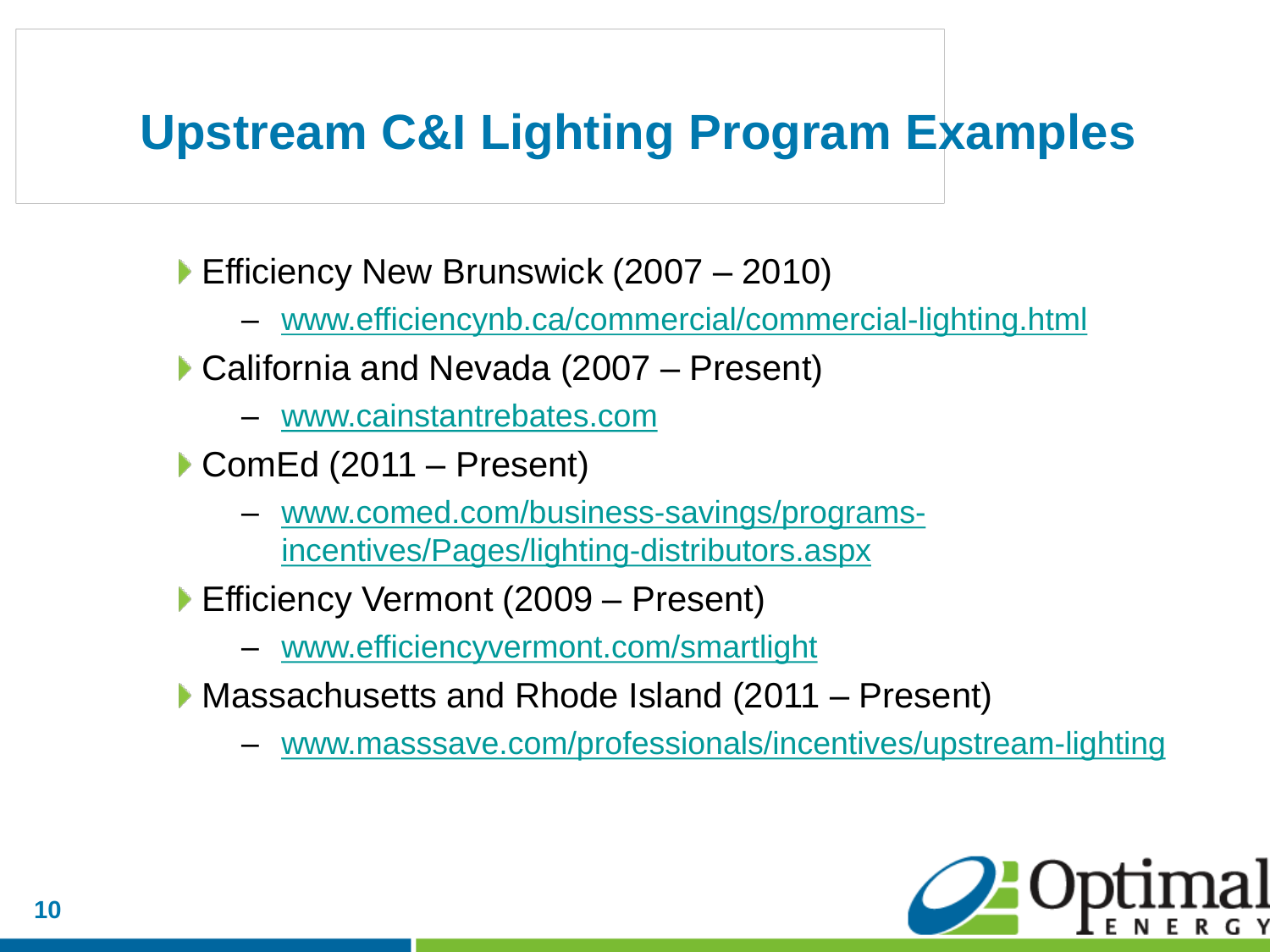# **New England Experience**

#### **Timeline (MA/RI)**

- ▶ Sep 2011 Upstream Lighting (RWT8, T5HO) launched in MA
- Nov 2011 LEDs added
- ▶ Feb 2012 Launched in RI (GRID)
- ▶ Jun 2012 Added new LED products

#### **Statistics (MA/RI)**

- ▶ 16 Manufacturers including GE, Philips, Sylvania, Toshiba
- ▶ 50+ Distributors
- $\rightarrow$  2012 results:  $> 2,000,000$  lamps,  $> $15$  Mil Incentives provided
- 2012 savings: > 100,000 MWh, > 0.2% of load, @ 21₵/kwh

#### **Results (MA/VT)**

- After just one quarter of program delivery Massachusetts sales of LEDs accounted for 30% of *total national sales of LEDs* (source: Sylvania)
- ▶ After one year, LEDs accounted for 30% of Efficiency Vermont C&I lighting savings, grew to 45% in second year

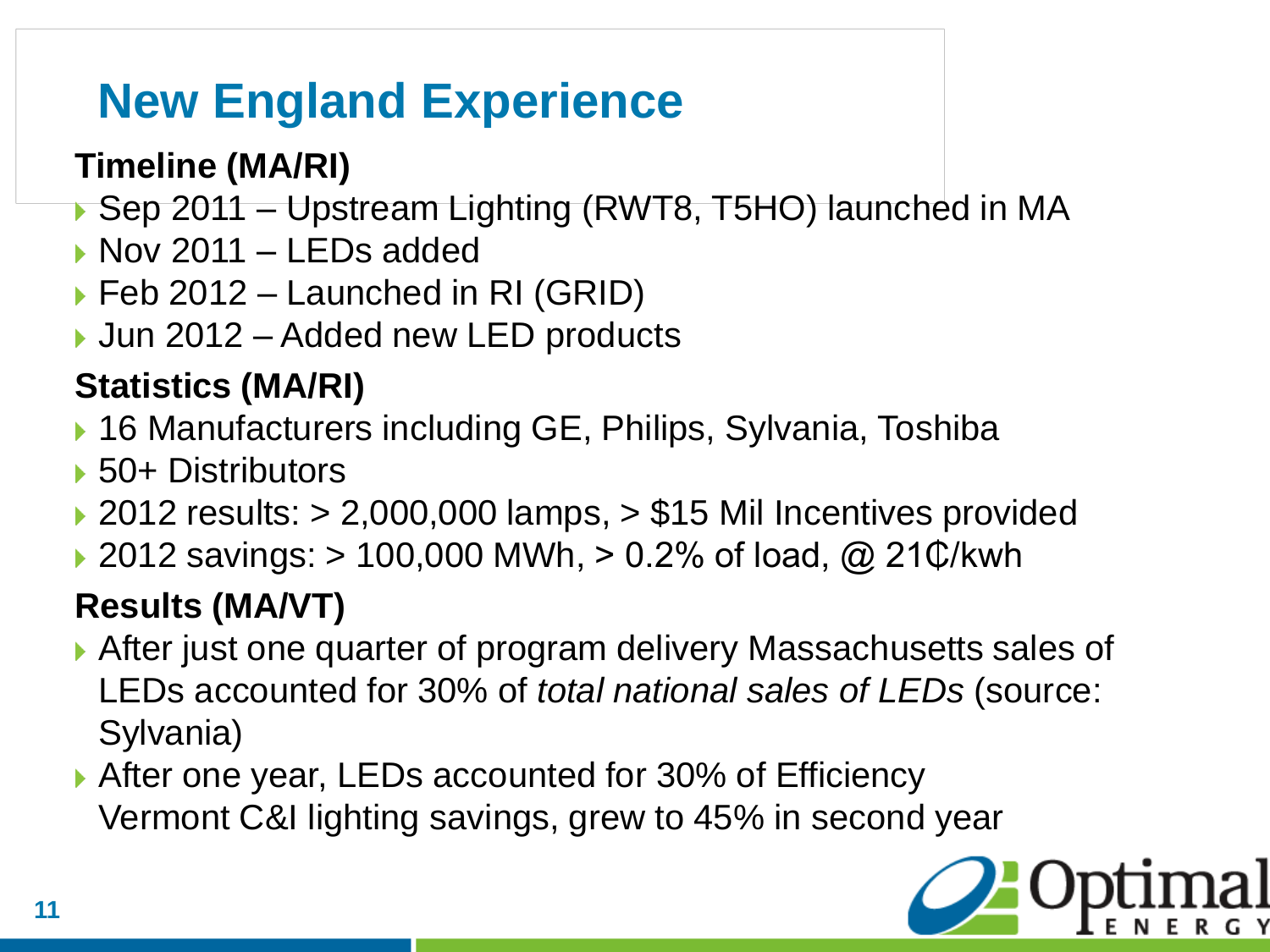## Vermont Success with LEDs



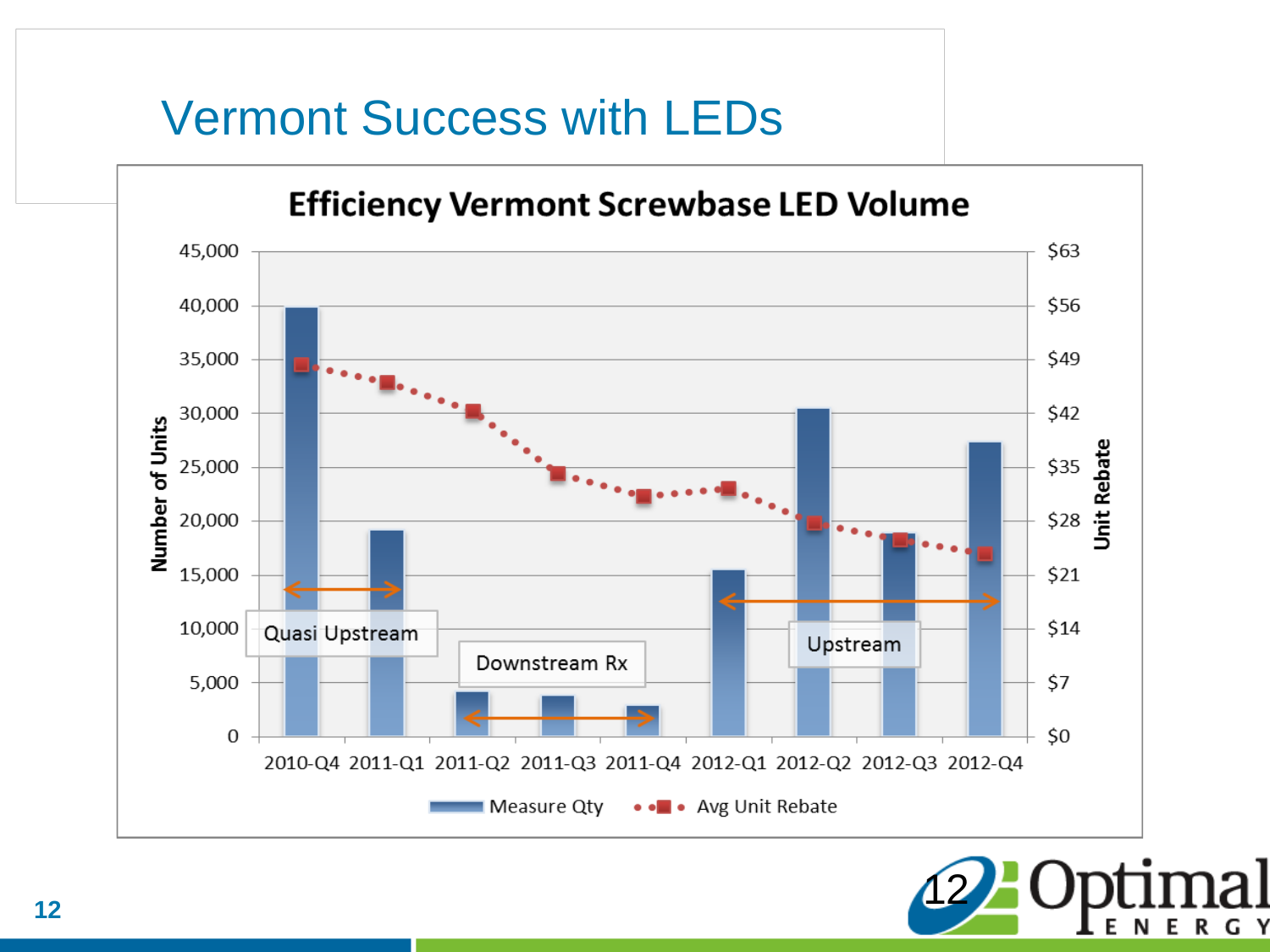#### **Upstream Approach also works with other Technologies** *Results from California*

- ▶ California and Nevada Upstream Program also includes:
	- HVAC
	- Motors
	- Water Heaters
	- Commercial Food Service Equip.
- ▶ Massachusetts and Rhode Island Upstream expanding to:
	- HVAC (Q2 2013)
	- Refrigeration (future)
	- Commercial Food Service Equip. (future)



Average Annual Energy Efficiency Program Performance Downstream vs. Upstream Source: Daniel Cornejo, Energy Solutions

Focus on widget-based products purchased at time of natural replacement/new construction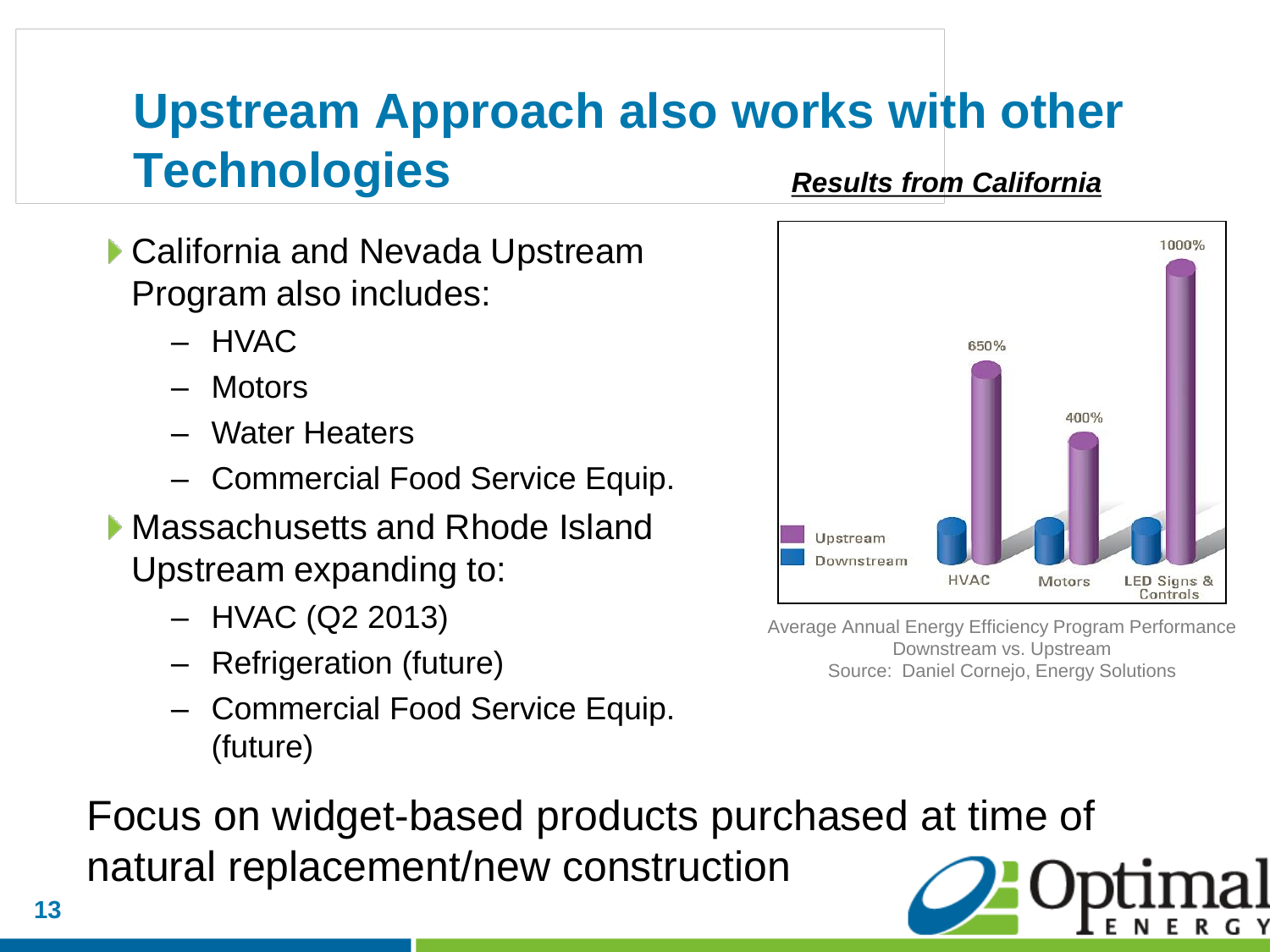## **Compelling Upstream HVAC Results from California**

▶ 1993-1997, and 2002/3: Downstream program approach ▶ 1998-2001, and 2004-2011: Upstream program approach